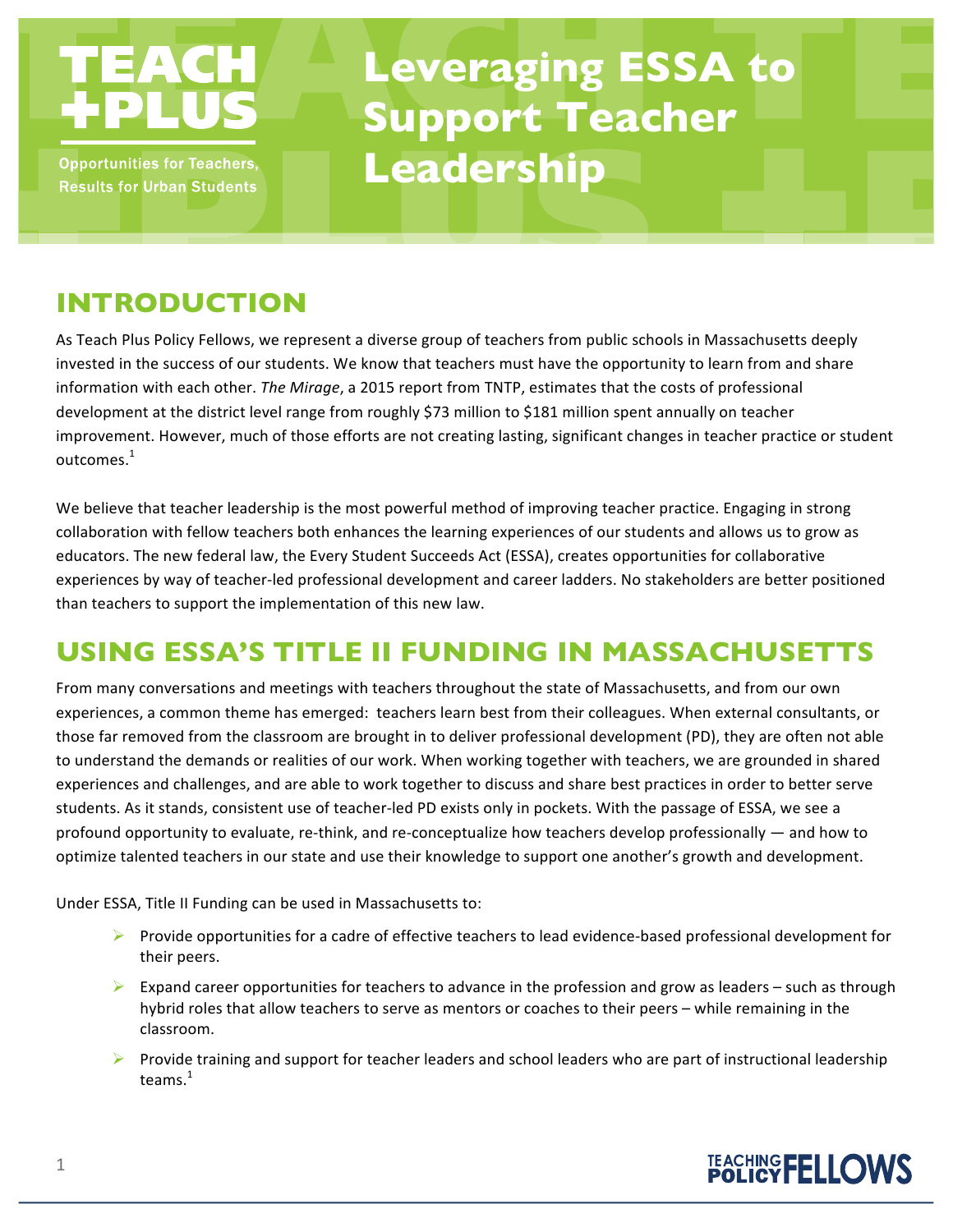The following recommendations are intended to support the implementation and optimization of this new law, and to give districts the tools to design professional development and career ladders that are more effective, more measurable, and develop teachers as leaders and experts in the field.

# **I. TEACHER-LED PROFESSIONAL DEVELOPMENT**

### **Recommendation 1: Implement an effective teacher-led professional development selection and incentive process.**

It is important that teachers who are recognized as experts in their field lead professional development. Experts are teachers who routinely use evidence-based practices to increase student performance. (Summative teacher evaluations can provide evidence that teachers excel.) When selecting teacher leaders, first priority should go to teachers from within the school (when running school-embedded PD) with second priority given to teachers from within the district. Given the nature of these responsibilities, effective teachers should be compensated monetarily, with opportunities for additional leadership, or through a reduced teaching schedule for planning and delivering professional development. 

#### **Best Practice in Distinguished Teacher Roles**

**Boston Public Schools: In a Peer Assistance and Review (PAR) program, expert** teachers serve as "consulting teachers" (CTs) that mentor and evaluate their colleagues. These highly respected CTs are selected and trained by the PAR Panel, which is made up of teachers and principals. The mentoring component of PAR provides CTs with further professional development as leaders and unique coaching opportunities. Holding leadership positions in evaluating and recommending a course of action for their peers empowers CTs to further the professionalization of teaching.<sup>3</sup> The Boston Public Schools PAR program is the first and only in the state.

### **Recommendation 2: Select professional development initiatives that are tied to both district and school priorities.**

Districts should be strategic about the selection of professional development priorities, selecting a few high-leverage initiatives. These initiatives must include both district and school-wide priorities. Schools should then prioritize these initiatives based on site-specific needs as identified by teacher input through staff surveys. Staff surveys must inform the menu of options provided at each school site in order to meet the diverse set of teacher needs.

For example, based on the district profile of Lawrence Public Schools, two statistics stand out: 1) Lawrence has a high percentage of English Language Learners (ELLs) and 2) 100 percent of classrooms have access to technology at a ratio of two students per computer.<sup>4</sup> Therefore, the district may choose to focus on literacy integration and technology integration within teachers' curriculum. Each school can then prioritize among these core initiatives based on the specific needs of their students and teachers. In an ideal system, this prioritization would stem from teacher input based

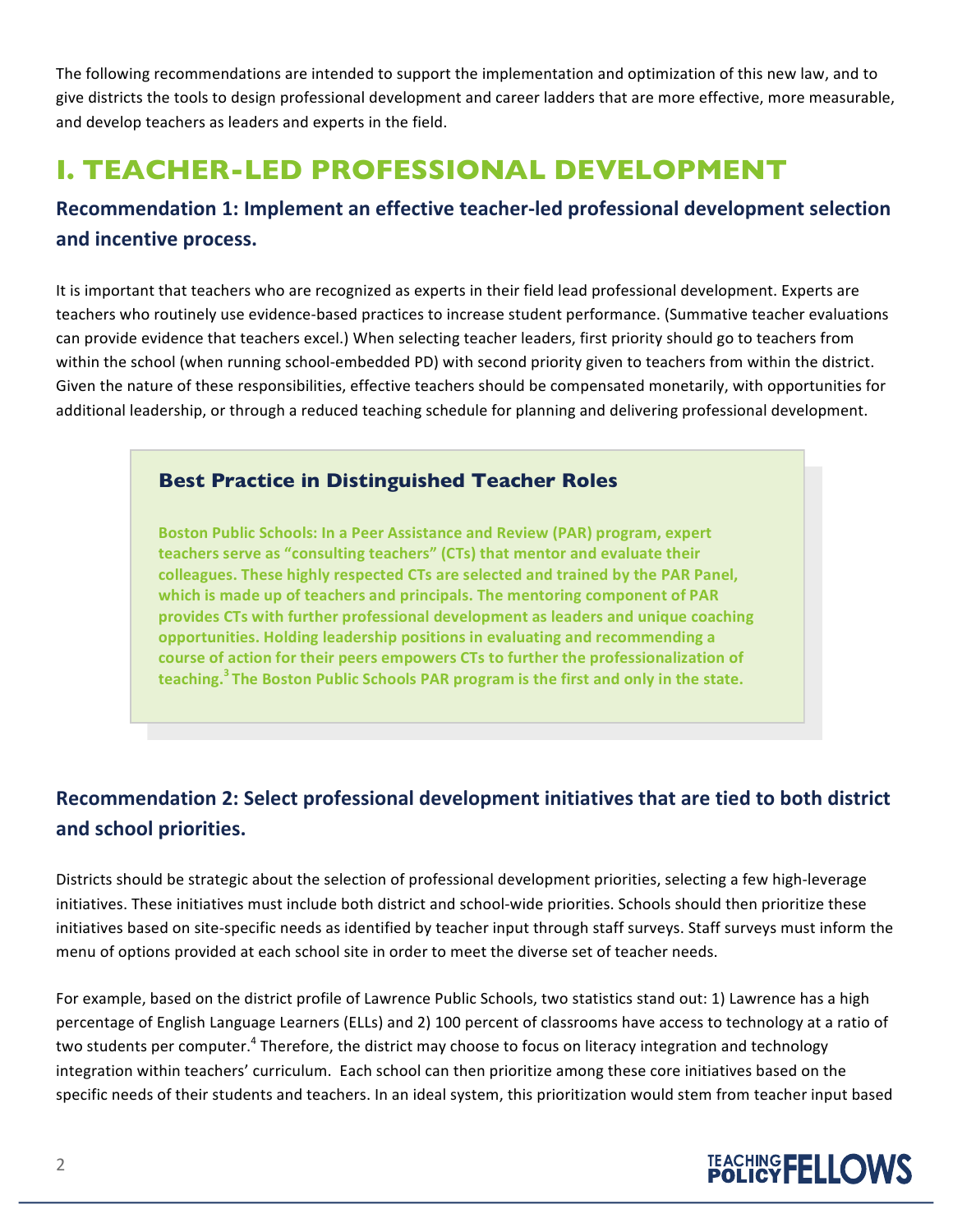on staff surveys. The result is a range of professional development options directly influenced by the needs of students, teachers, and the district. Instead of teachers seeking out alternative professional development opportunities, the PD offered at their school site would be aligned to the needs of their students. A streamlined and collaborative approach that addresses those needs would increase investment from teachers.

## **Recommendation 3: Structure teacher-led professional development to meet the federal definition of high-quality development.**

A clear definition of teacher-led professional development must be established to create a common language around what it entails. Those defining teacher-led PD should consider the following questions:

- $\triangleright$  What training and/or supports are being provided to teacher leaders?
- $\triangleright$  Are best practices being shared?
- $\triangleright$  Is student data being used to drive decision-making? Is the PD encouraging a collaborative environment including, but not limited to, horizontal planning?
- $\triangleright$  Is information being brought back from conferences or trainings to be shared with staff?
- $\triangleright$  What is the accountability around the topics being discussed?
- $\triangleright$  When are the PD sessions happening? (e.g., during common planning times, the school day, or during department meetings, etc.)
- $\blacktriangleright$  How do we ensure meaningful deliverables from the PD?

ESSA calls for PD to be "sustained (not stand-alone, 1-day, or short term workshops), intensive, collaborative, datadriven and classroom-focused."<sup>5</sup> Addressing the above questions will ensure that professional development meets the federal definition of high-quality development.

As an early-career teacher looking forward to the continuous growth that is in store for me, I *have a clear trajectory of where my career is going and the actions I need to take to make that growth a tangible reality.*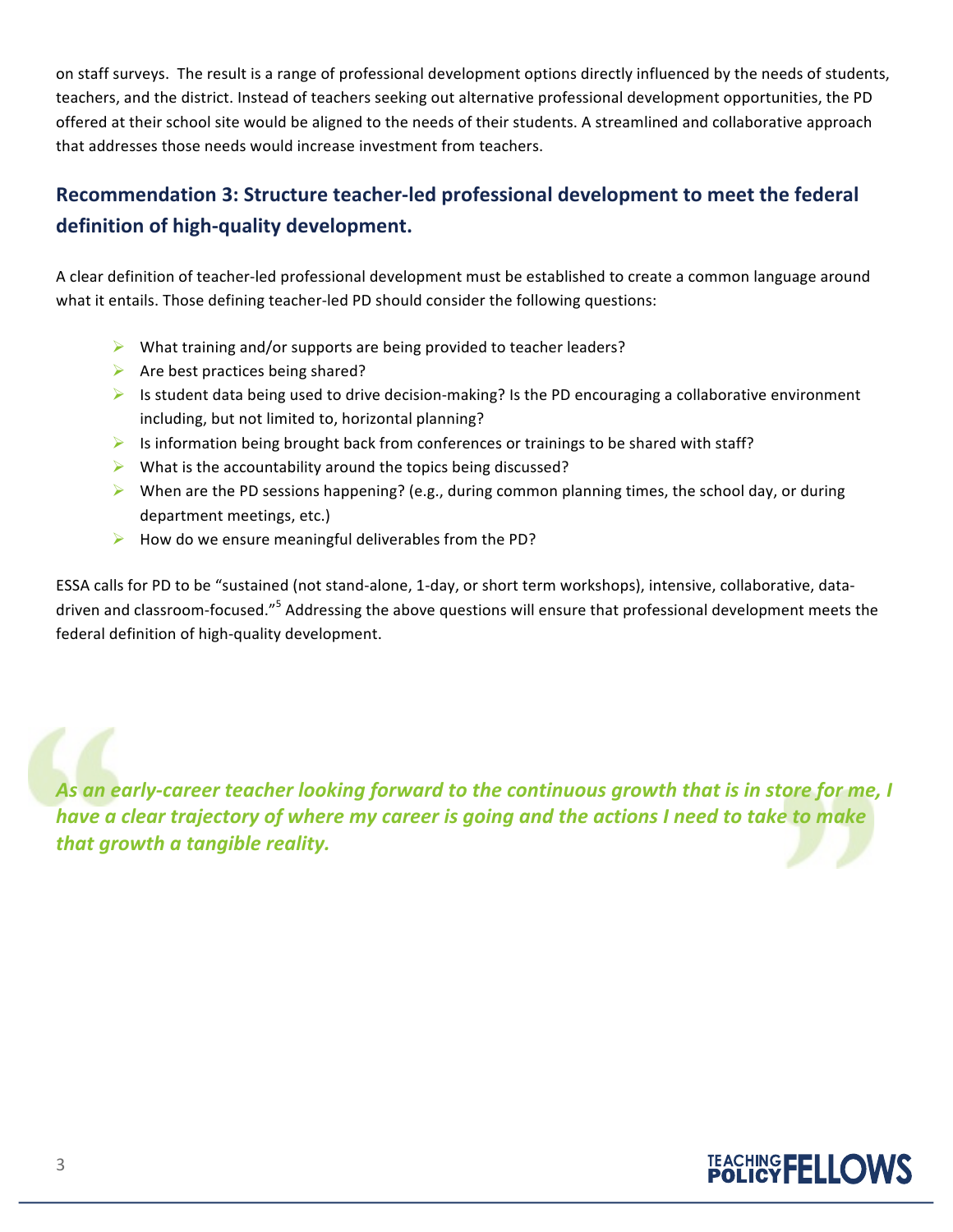#### **The Power of Teacher-Led PD By Tuyet Dinh**

I work in an elementary school as a Kindergarten Sheltered English Immersion teacher in Boston Public Schools. My students are newcomers to the country. My 24 students came to me not knowing how to read a single sight word. Within the first eight months of school, three fourths of my students learned to read 100-200 sight words and have met or are exceeding end-of-year district-wide benchmarks.

I am able to make this progress with my students because each week, my grade level team meets to discuss topics that have the greatest impact on our teaching at the time. This helps to create ownership in our development as teachers. All teachers on the team take turns facilitating meetings that are in their area of expertise. Doing this allows us to best utilize the strengths of every teacher and gives every teacher the opportunity to serve in a leadership role. This also helps to build leadership capacity within a school. By meeting weekly, we are able to commit ourselves to looking at and discussing student work and sharing common challenges and best practices on a regular basis. This is how we are able to hold ourselves accountable to each other for our learning.

Districts can ensure this happens by giving teachers time throughout the school day and the resources and training on an as-needed basis. More specifically, districts should build in weekly scheduled times within the school day for grade level teams or content-area teams within a school to analyze student work and set grade level priorities based off of this. Districts also need to give grade level teams the autonomy to flexibly and creatively share best practices. For example, if a grade level team decides that they need to strengthen their reading instruction, teachers should be able to decide how to best go about doing this. Some schools/grade levels might want to observe each other's teaching and provide feedback. Others may want to evaluate reading data to see what areas need the most improvement and come up with strategies for those areas. Districts should also provide the resources needed to allow teachers within the grade level team to attend trainings that will allow them to serve as "experts" and bring that knowledge back to the grade level team to be implemented.

## **Recommendation 4: Measure effectiveness to assess the extent to which professional development is influencing teacher practice and student outcomes.**

Schools should develop multiple measures to assess the effectiveness of their professional development sessions. According to the new recommendations for professional development in ESSA, PD activities should be "sustained over time rather than 1-day or short-term workshops."<sup>6</sup> Therefore, accountability measures should also be varied to capture a comprehensive perspective of the effectiveness of the PD sessions. Effectiveness measures should include:

- $\triangleright$  Pre and post PD rubrics or staff surveys
- $\triangleright$  Observations or reports on the execution of strategies learned through PD
- Analysis of student data in response to the PD sessions and implementation

A strong accountability plan would include more than one of the above measures to fully assess the extent to which PD is influencing teacher practice and student outcomes. As teachers working with students every day, we are best positioned to help design these surveys, rubrics or observations protocols.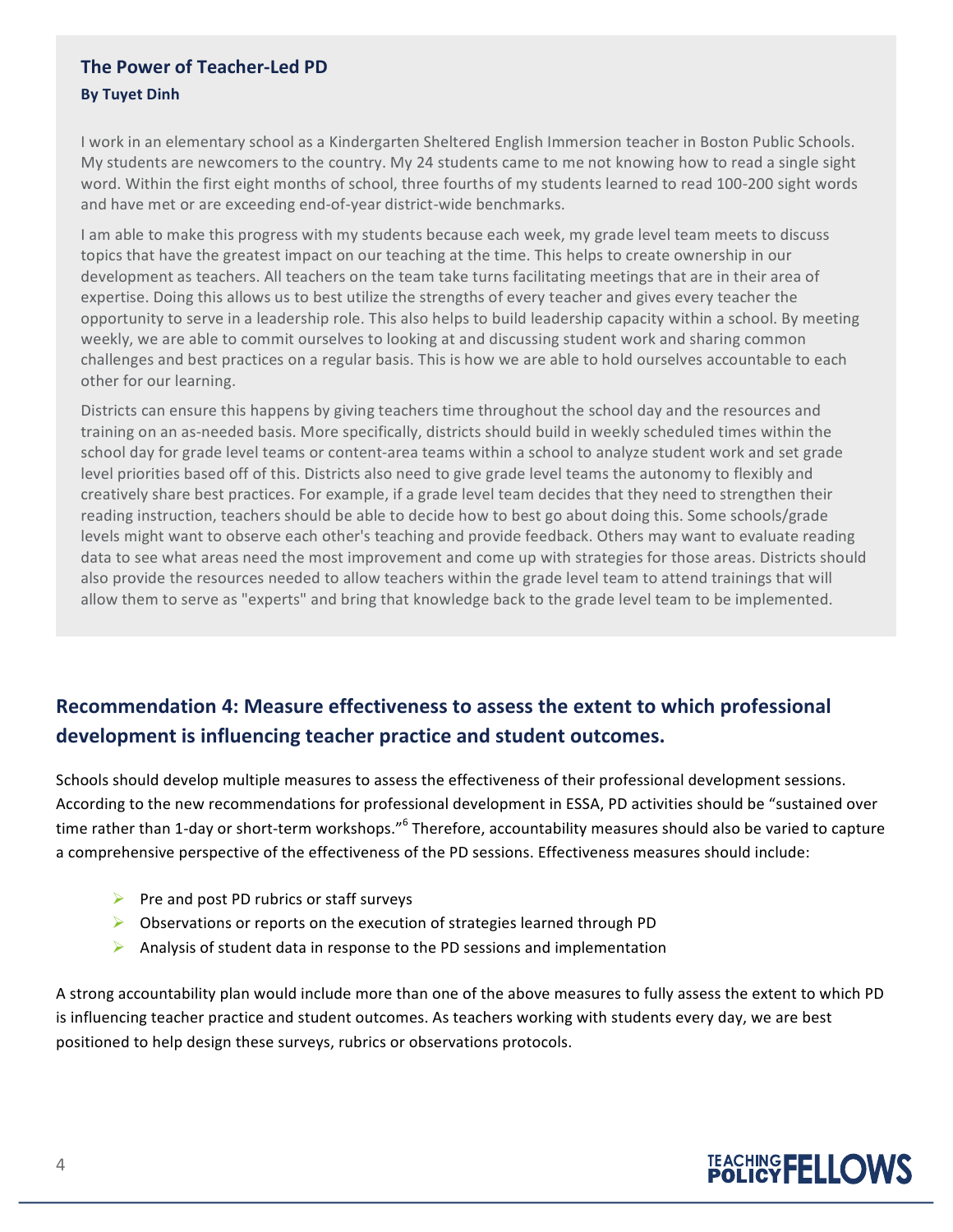#### **Best Practice: Measuring Effectiveness**

**The Core Collaborative (C2) Initiative, designed by Teach Plus Teaching Policy Fellows, is a** set of teacher-led professional learning courses. The C2 Initiative provides leadership roles for highly effective teachers and gives educators the opportunity to learn best practices from the experts they trust most – fellow teachers. The effectiveness of C2 is measured in multiple ways. Pre and post surveys are administered during the first and last week of the course asking whether participants' confidence in implementing Common Core-aligned lesson plans has increased, whether participants have implemented new strategies or practices in their classrooms, and much more. The post-survey also collects information regarding the participant's likelihood to recommend the course to their colleagues. 99% of participants report that they would be likely or extremely likely to recommend the courses. These multiple measures help track the success of the program.

# **II. CAREER LADDER AND LEADERSHIP OPPORTUNITIES**

Highly effective teachers want to stay in the profession. We love what we do, and strive to expand our impact at the school, district, state, and national levels. Career ladders offer effective teachers opportunities to determine the trajectory of their professional growth.

### **Recommendation 5: Recruit teachers for career ladder opportunities through district leadership and teachers working in collaboration.**

Districts and teachers should work collaboratively to determine clear criteria for effective career ladder candidates. This criteria could target demonstrated past leadership, organizational skills, communication skills, and a variety of other measures. Districts should work in collaboration with teachers to design a selection process in order to choose the strongest candidates for these opportunities. This allows the districts to act as talent agents in order to choose the best possible candidates for advancement opportunities.

For example, in the District of Columbia Public Schools (DCPS), teachers and administrators worked together to do just that. This collaboration resulted in the creation of a new career pathway model for the district. Teachers, school leaders, central office staff members, and other educators contributed to the design of the Leadership Initiative for Teachers, or LIFT. LIFT creates a five-stage career ladder that provides high-performing teachers with opportunities for advancement inside the classroom, as well as additional responsibility and increased recognition and compensation.<sup>7</sup> This is a clear example of the power of collaboration between administrators and teachers. A unified approach is the best way to empower teachers to determine the trajectory of their own careers.

## **Recommendation 6: Publicize the structure of the career ladder; each career ladder "rung" should be clearly defined and correlated with incentives (time, money, opportunity).**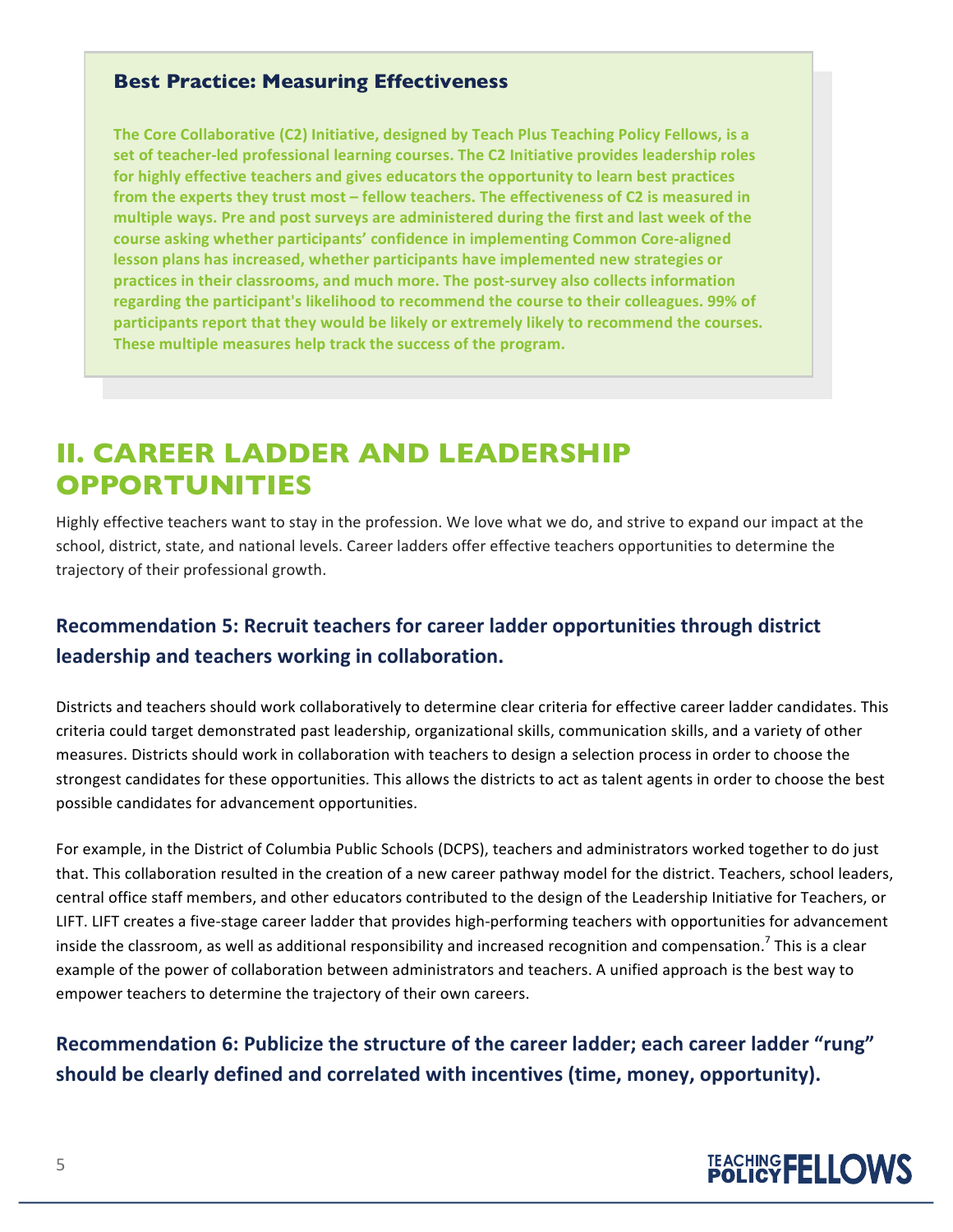While teachers are the leaders in their classrooms, there needs to be a path for those teachers who want to grow professionally through additional leadership opportunities. The method for acquiring new leadership opportunities must be clearly stated and accessible to all educators: new educators so they are informed of what they can strive for as they continuously develop, and current/veteran educators so they know whether they are already eligible for additional leadership opportunities. As a baseline, teachers who seek out these opportunities must have a demonstrated record of exemplary teaching. A teacher's years of experience, degree, and supplemental experiences should determine for what positions he/she is eligible. Districts should also determine appropriate incentives (time, money, and opportunity) that correspond to each career ladder "rung."

#### **Career Ladders Allow for Continuous Growth By Desirée Daring**

After Lawrence Pubic Schools went into receivership, the new leadership created a career ladder system to hold teachers accountable for a baseline of student growth as well as to attract veteran teachers. As a first year teacher in Lawrence, I was grateful for the lengthy document outlining Lawrence's clear career ladder. As I planned out my professional trajectory, I knew what prerequisites were necessary to attain the "rung" that I desired by the time I desired it.

Had this career ladder been less concrete, I may not have accomplished all that I have since first starting in Lawrence. For example, I represent my school on the district-level Teacher Leadership Cabinet – a cabinet of teachers who advise the superintendent on district-wide policies. After my time on this cabinet, once I have met the necessary criteria, I will apply for the Advanced Educator role. My cabinet work developing curricular materials for the math department at my school this past year will directly relate to the project I will lead as an Advanced Educator. Through this role, I would be recognized as an educator leader, be compensated as such, and be continuously pushed to better my craft as I work with fellow colleagues through peer observations and feedback cycles. As an early-career teacher looking forward to the continuous growth that is in store for me, I have a clear trajectory of where my career is going and the actions I need to take to make that growth a tangible reality.

### **Recommendation 7: Allow opportunities for teacher leaders to develop spontaneous, hybrid roles. Teachers are best positioned to identify critical needs within their school.**

Districts should have an application process in place to create a "spontaneous" role. If an educator discovers a need or a gap that exists within their school, they should be allowed to create and develop a role to bridge that gap. There must be a clear procedure for a teacher leader to follow so that they can meet the needs of the community. Teacher leaders who take on these roles should receive compensation (time, money, or opportunity) as appropriate. 

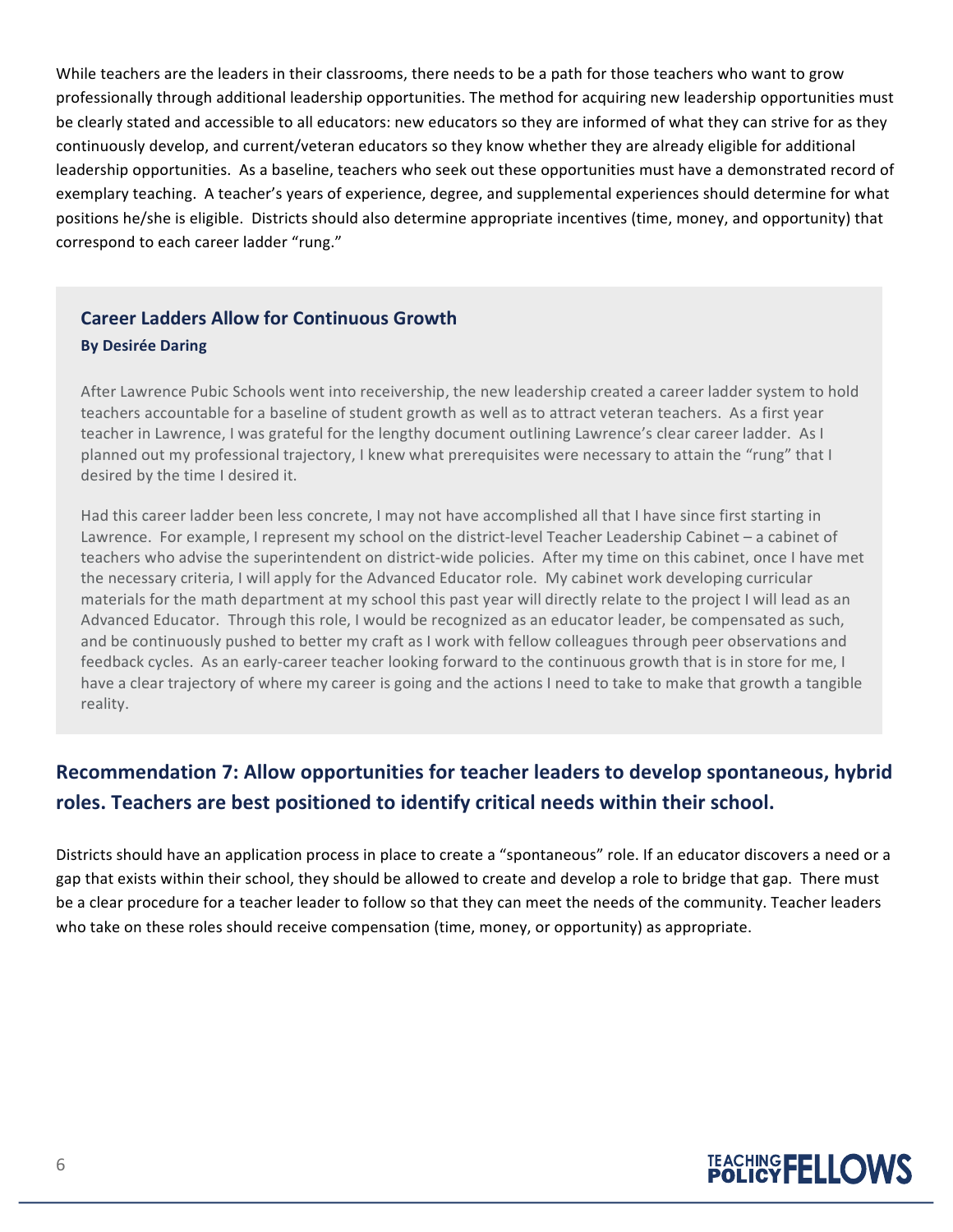#### **Teacher Leaders Best Suited to Develop Hybrid Roles By Jennifer Langdon**

The children in my dual-language school come from various socio-economic and cultural backgrounds. Jacobi arrives in kindergarten not knowing any letters and never having had bedtime stories read to him. Tom arrives knowing all of his letters and most of his sounds. He reads with his parents each night before bed. These two boys are starting from two very different places and their experiences at school will be very different.

Career ladders should not be limited to pre-existing roles, but allow teachers who see a need to step up and engineer a solution for a new, unexpected situation — solutions that best allow teachers to serve the changing needs of their students. To better serve Jacobi, we need to support his parents. This can be done through a hybrid teacher role in which a colleague or I were able to remain in the classroom, but also work (compensated with money or time) to figure out the best way to support parents – educating them on the value of reading at home, directing them to the public library, and other opportunities. If we really dedicated our efforts to this outreach, it could make all the difference for students like Jacobi.

# **CONCLUSION**

As leaders in our classrooms, we know what we need to do to improve the teaching in our schools. We urge key decision makers in Massachusetts to adopt teacher leadership practices through Title II funding of ESSA to benefit districts, teachers, and students in the Commonwealth. Districts should adopt best practices in teacher-led PD and create career ladders that allow teachers to gain opportunities that meet their aspirations. Teachers are ready and eager to rise to the challenge.